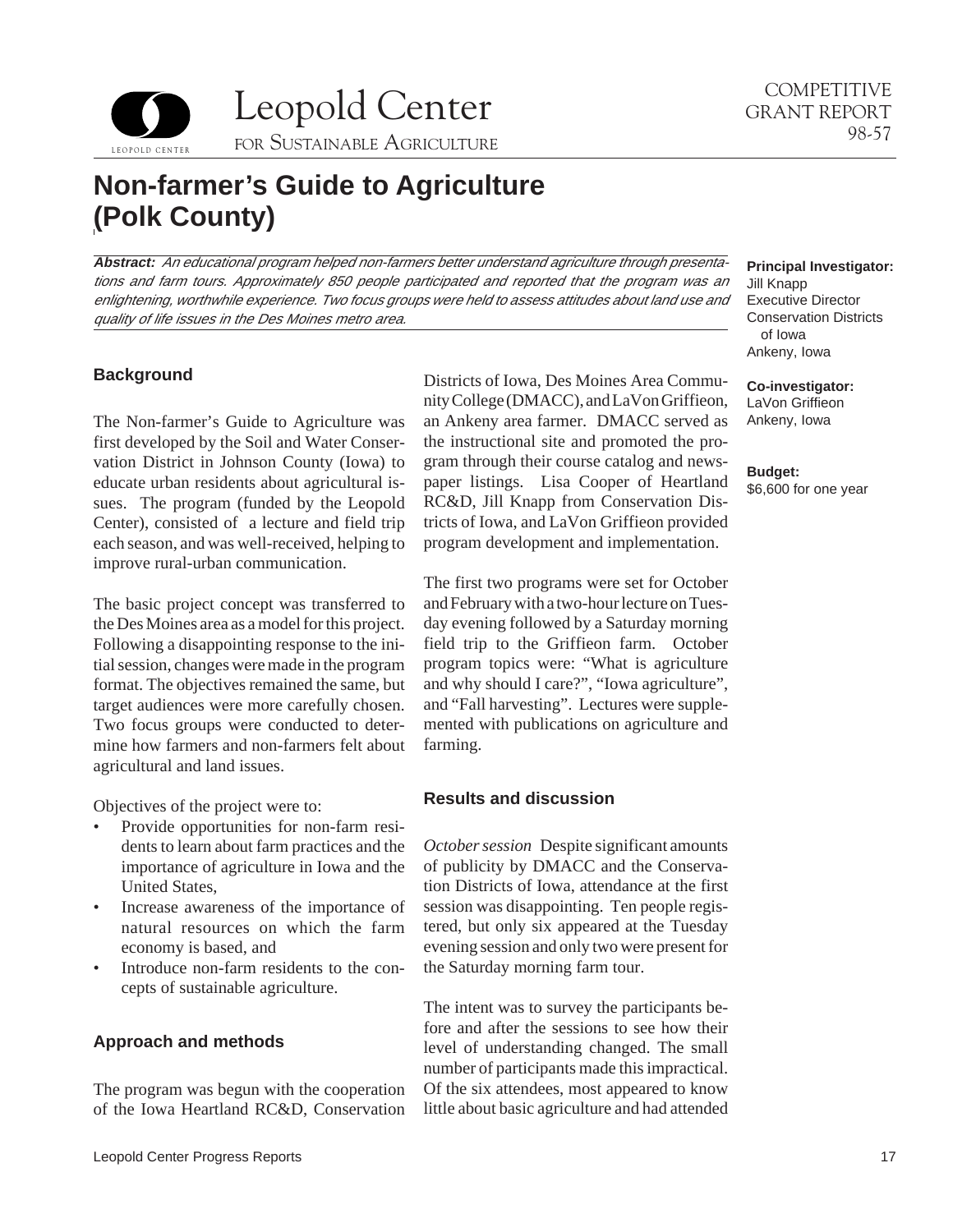| Date     | Group                                | <b>Number</b>   | <b>Activity</b>        |
|----------|--------------------------------------|-----------------|------------------------|
| 6/16/98  | Food, Land and People Teachers       | 21              | 5 hour tour of farm    |
| 6/17/98  | Teachers Academy for Agricultural    | 38              | 2.25 hour presentation |
| 6/18/98  | Awareness                            | $\overline{35}$ | Presentation           |
|          | Polk County Kiwanis                  | 40              | Presentation           |
| 6/19/98  | Teachers Academy for Agricultural    |                 |                        |
| 6/25/98  | Awareness<br><b>Olmstead Faculty</b> |                 | Tour of farm           |
|          | Jay Thompson and Lois Weisly 4-H     | 58              | Tour of farm           |
|          | Outreach                             | students        |                        |
| 8/25/98  | Eric Anderson, DM City Manager,      | $\overline{2}$  | Tour of farm           |
|          | Elly Walkowiak                       |                 |                        |
| 9/9/98   | Drake Environmental Science and      | 16              | Tour of farm           |
|          | <b>Policy Program</b>                |                 |                        |
| 9/15/98  | ISU Sustainable Ag Class             | 50              | Tour of farm           |
| 9/26/98  | Thousand Friends of Iowa             |                 | Tour of farm           |
| 9/29/98  | Mayor's Urban Summit                 | 15              | Presentation           |
| 9/29/98  | Thousand Friends of Iowa             | 5               | Tour of farm           |
| 10/3/98  | Thousand Friends of Iowa             | $\overline{8}$  | Tour of farm           |
| 10/4/98  | Thousand Friends of Iowa             | 15              | Tour of farm           |
| 10/10/98 | Board of 1000 Friends of Iowa        | 12              | Tour of farm           |
| 10/12/98 | <b>OLIH Knights of Columbus</b>      | 120             | Presentation           |
| 10/18/98 | Ankeny 4-H                           | 45              |                        |
| 10/21/98 | Westwood Elementary School           | 120             | Presentation           |
| 10/23/98 | Harvest Community Church             | 20              | Farm Tour              |
| 11/4/98  | County Planning and Zone State       | 45              | Presentation           |
|          | Conference                           |                 |                        |
| 11/10/98 | ISU sustainable ag class             | 50              | Presentation           |
| 11/11/98 | OLIH Religious Ed Class Grades 9-12  | 15              | Presentation           |
| 11/16/98 | Emmanuel Lutheran Church Jubilee     | 100             | Presentation           |
|          | Group                                |                 |                        |
| 11/17/98 | Des Moines Business Women            | 20              | Presentation           |
| Total    |                                      | 850             |                        |

Table 1: List of Presentations and Tours

out of curiosity. There was little discussion, even about issues that might be expected to arouse comment.

*Changes in program structure* Rather than making another attempt to attract the general public through DMACC, it was decided to target specific, individual groups for the program. Two meetings also appeared to be too many, and the contact time was cut down to a single three- to four-hour program to be held on LaVon Griffieon's farm. The project organizers decided to conduct focus groups to gather information on perceptions of urban and farm dwellers.

*Results of the revised program* LaVon Griffieon made numerous contacts promoting the farm tours to service organizations, churches, and teachers. Interest in the farm tours increased in late summer and fall, when attendees learned about crop production practices, soil conservation, and farmland preservation issues. Nearly 850 people were reached

through the presentation and farm tours. Response to the tours was overwhelmingly positive with many participants claiming new knowledge about agriculture and farming. The group developed a promotional brochure with an open invitation to tour the Griffieon farm.

# **Conclusions**

After the initial effort to reach a broad group of non-farmers through the DMACC site presentations was unsuccessful, carefully targeting specific audiences emerged as a more efficient method of program delivery.

### **Impact of results**

This program has increased awareness of the issues of preserving natural resources and farmland among the participants, including some influential individuals in a position to influence land use policies in central Iowa.